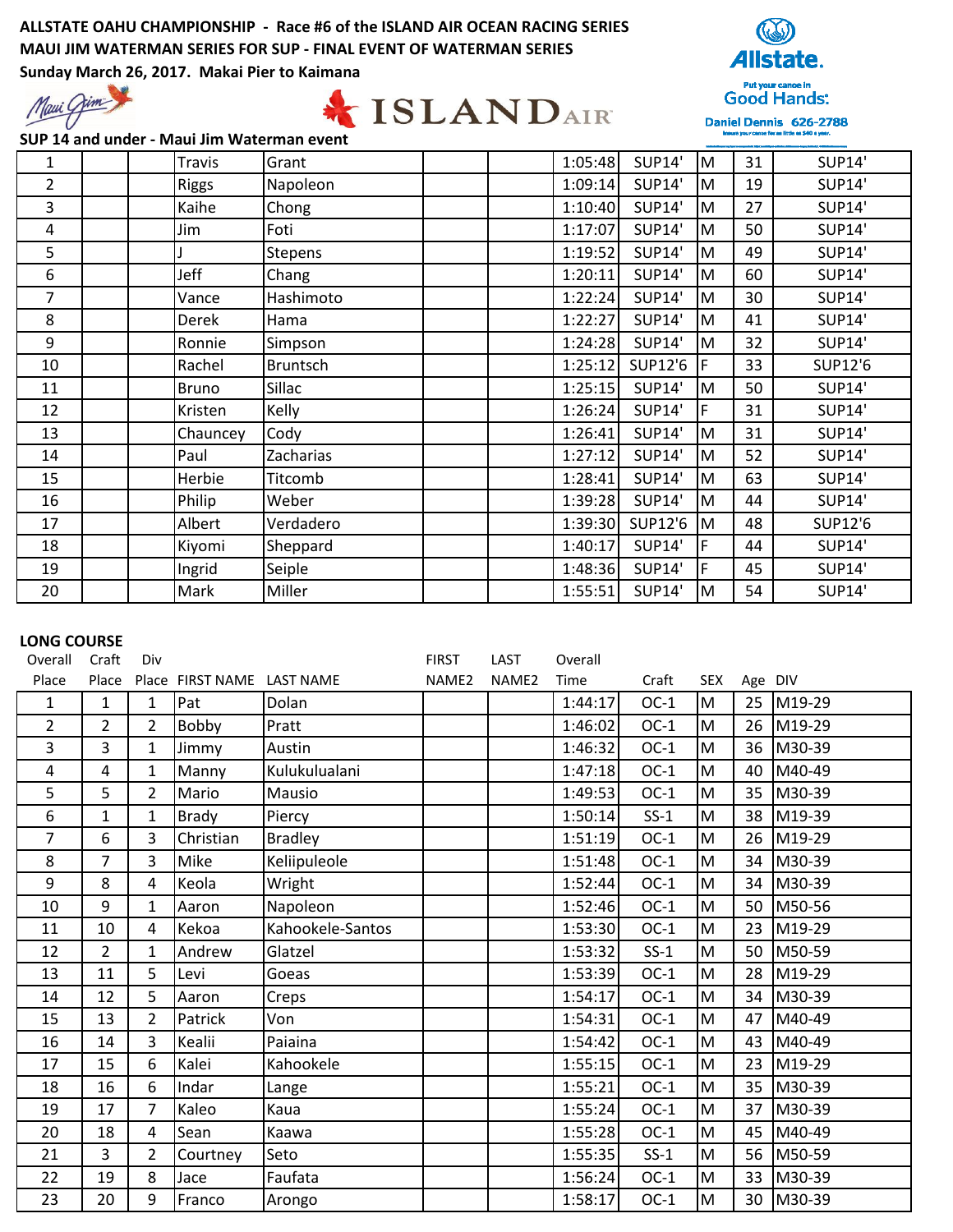| <b>LONG COURSE Cont</b> |                |                |              |                        |       |     |         |        | Page 2      |    |              |
|-------------------------|----------------|----------------|--------------|------------------------|-------|-----|---------|--------|-------------|----|--------------|
| 24                      | 21             | 5              | Arii Karika  | Worthington            |       |     | 1:58:51 | $OC-1$ | M           | 40 | M40-49       |
| 25                      | 4              | 3              | Geoff        | Graf                   |       |     | 1:59:12 | $SS-1$ | M           | 56 | M50-59       |
| 26                      | 22             | 7              | Kulani       | Ryan                   |       |     | 1:59:18 | $OC-1$ | M           | 28 | M19-29       |
| 27                      | 23             | $\overline{2}$ | Raven        | Aipa                   |       |     | 1:59:52 | $OC-1$ | M           | 52 | M50-56       |
| 28                      | 24             | 8              | Justin       | Watts                  |       |     | 2:00:03 | $OC-1$ | M           | 27 | M19-29       |
| 29                      | 25             | 10             | Cory         | Nakamura               |       |     | 2:00:06 | $OC-1$ | M           | 35 | M30-39       |
| 30                      | 26             | 9              | Noah         | Foti                   |       |     | 2:00:30 | $OC-1$ | M           | 25 | M19-29       |
| 31                      | 27             | 1              | Amy          | Woodward               |       |     | 2:00:47 | $OC-1$ | F           | 30 | F30-39       |
| 32                      | 28             | 3              | Eric         | Levora                 |       |     | 2:00:48 | $OC-1$ | M           | 53 | M50-56       |
| 33                      | 29             | 10             | Nakoa        | <b>Gumapac Mcguire</b> |       |     | 2:01:00 | $OC-1$ | M           | 22 | M19-29       |
| 34                      | 30             | 6              | Victor       | Agostini               |       |     | 2:01:08 | $OC-1$ | M           | 43 | M40-49       |
| 35                      | 31             | $\mathbf{1}$   | Mark         | <b>Rigg</b>            |       |     | 2:02:19 | $OC-1$ | M           | 60 | M57-63       |
| 36                      | 32             | 11             | Makana       | Darval-Chang           |       |     | 2:02:23 | $OC-1$ | M           | 21 | M19-29       |
| 37                      | 33             | 4              | Peter        | Binney                 |       |     | 2:02:36 | $OC-1$ | M           | 50 | M50-56       |
| 38                      | 34             | 7              | Philip       | Yee                    |       |     | 2:02:43 | $OC-1$ | M           | 45 | M40-49       |
| 39                      | 35             | 12             | Kendal       | Tanigawa               |       |     | 2:02:56 | $OC-1$ | M           | 29 | M19-29       |
| 40                      | 36             | 8              | Gavin        | Hanoa                  |       |     | 2:03:34 | $OC-1$ | M           | 40 | M40-49       |
| 41                      | 37             | 5              | Patrick      | Aweau                  |       |     | 2:03:59 | $OC-1$ | M           | 55 | M50-56       |
| 42                      | 38             | 6              | Ed           | Joy                    |       |     | 2:05:36 | $OC-1$ | M           | 54 | M50-56       |
| 43                      | 39             | 13             | George       | Wilson                 |       |     | 2:06:27 | $OC-1$ | M           | 21 | M19-29       |
| 44                      | 40             | 11             | Tony         | Laglia                 |       |     | 2:06:51 | $OC-1$ | M           | 36 | M30-39       |
| 45                      | 41             | 2              | Kamuela      | Aea                    | Laola | Aea | 2:06:59 | $OC-1$ | M           | 57 | M57-63       |
| 46                      | 42             | 3              | Sam          | Alama                  |       |     | 2:09:46 | $OC-1$ | M           | 61 | M57-63       |
| 47                      | 43             | 14             | Pedro        | Weichert               |       |     | 2:10:37 | $OC-1$ | M           | 24 | M19-29       |
| 48                      | 44             | 15             | Kaimi        | Alencastre             |       |     | 2:11:59 | $OC-1$ | M           | 28 | M19-29       |
| 49                      | 45             | 9              | Jason        | Bellefeuille           |       |     | 2:12:04 | $OC-1$ | M           | 46 | M40-49       |
| 50                      | 46             | 2              | Angie        | Dolan                  |       |     | 2:13:26 | $OC-1$ | F           | 30 | F30-39       |
| 51                      | 47             | 10             | Ryan         | Vangieson              |       |     | 2:13:33 | $OC-1$ | M           | 45 | M40-49       |
| 52                      | 48             | 11             | Jason        | Labranch               |       |     | 2:13:35 | $OC-1$ | M           | 48 | M40-49       |
| 53                      | 49             | $\mathbf{1}$   | Nahoku       | Keala                  |       |     | 2:13:40 | $OC-1$ | F           | 25 | F19-29       |
| 54                      | 5              | 2              | Kaleikoa     | Kaleoaloha             |       |     | 2:14:03 | $SS-1$ | M           | 23 | M19-39       |
| 55                      | 50             | 4              | Jamie        | <b>Brown</b>           |       |     | 2:14:05 | $OC-1$ | M           | 58 | M57-63       |
| 56                      | 51             | 12             | lan          | Chun                   |       |     | 2:14:26 | $OC-1$ | M           | 37 | M30-39       |
| 57                      | 52             | 7              | Wendall      | Balai                  |       |     | 2:14:31 | $OC-1$ | M           | 55 | M50-56       |
| 58                      | 53             | 1              | Arlene       | Holzman                |       |     | 2:14:58 | $OC-1$ | F           | 50 | F50-56       |
| 59                      | 54             | 5              | <b>Cliff</b> | Tillotson              |       |     | 2:15:33 | $OC-1$ | M           | 60 | M57-63       |
| 60                      | $\mathbf{1}$   | $\mathbf{1}$   | Denise       | Darval-Chang           | Kehau | Lau | 2:15:38 | $OC-2$ | $\mathsf F$ | 99 | F-OPEN(OC-2) |
| 61                      | 55             | 3              | Monica       | Esquivel               |       |     | 2:15:53 | $OC-1$ | F           | 35 | F30-39       |
| 62                      | 56             | 16             | Taylor       | Hopkins                |       |     | 2:18:38 | $OC-1$ | M           | 25 | M19-29       |
| 63                      | 57             | 13             | Johnny       | Lynham                 |       |     | 2:20:19 | $OC-1$ | M           | 35 | M30-39       |
| 64                      | 58             | 4              | Anella       | <b>Borges</b>          |       |     | 2:20:25 | $OC-1$ | F           | 34 | F30-39       |
| 65                      | 59             | 1              | Nikki        | Radford                |       |     | 2:21:46 | $OC-1$ | F           | 45 | F40-49       |
| 66                      | 6              | $\mathbf{1}$   | Kaeo         | Kaleoaloha             |       |     | 2:21:50 | $SS-1$ | M           | 48 | M40-49       |
| 67                      | 60             | 5              | Aulani       | Hall                   |       |     | 2:21:57 | $OC-1$ | F           | 34 | F30-39       |
| 68                      | 61             | 14             | Eric         | Lange                  |       |     | 2:22:02 | $OC-1$ | M           | 38 | M30-39       |
| 69                      | 62             | 8              | Robin        | Cooper                 |       |     | 2:22:06 | $OC-1$ | M           | 52 | M50-56       |
| 70                      | 63             | 15             | Jaymar       | <b>Bucasas</b>         |       |     | 2:22:59 | $OC-1$ | M           | 38 | M30-39       |
| 71                      | 64             | 12             | Lopaka       | Biondine               |       |     | 2:24:41 | $OC-1$ | M           | 41 | M40-49       |
| 72                      | $\overline{7}$ | 4              | Guy          | Gilliland              |       |     | 2:25:25 | $SS-1$ | M           | 59 | M50-59       |
| 73                      | 65             | 6              | Fred         | Delos Santos           |       |     | 2:25:37 | $OC-1$ | M           | 61 | M57-63       |
| 74                      | 66             | 9              | Alvin        | Kahoonei               |       |     | 2:26:06 | $OC-1$ | M           | 55 | M50-56       |
| 75                      | 67             | 13             | Joe          | Giovannini             |       |     | 2:26:24 | $OC-1$ | M           | 40 | M40-49       |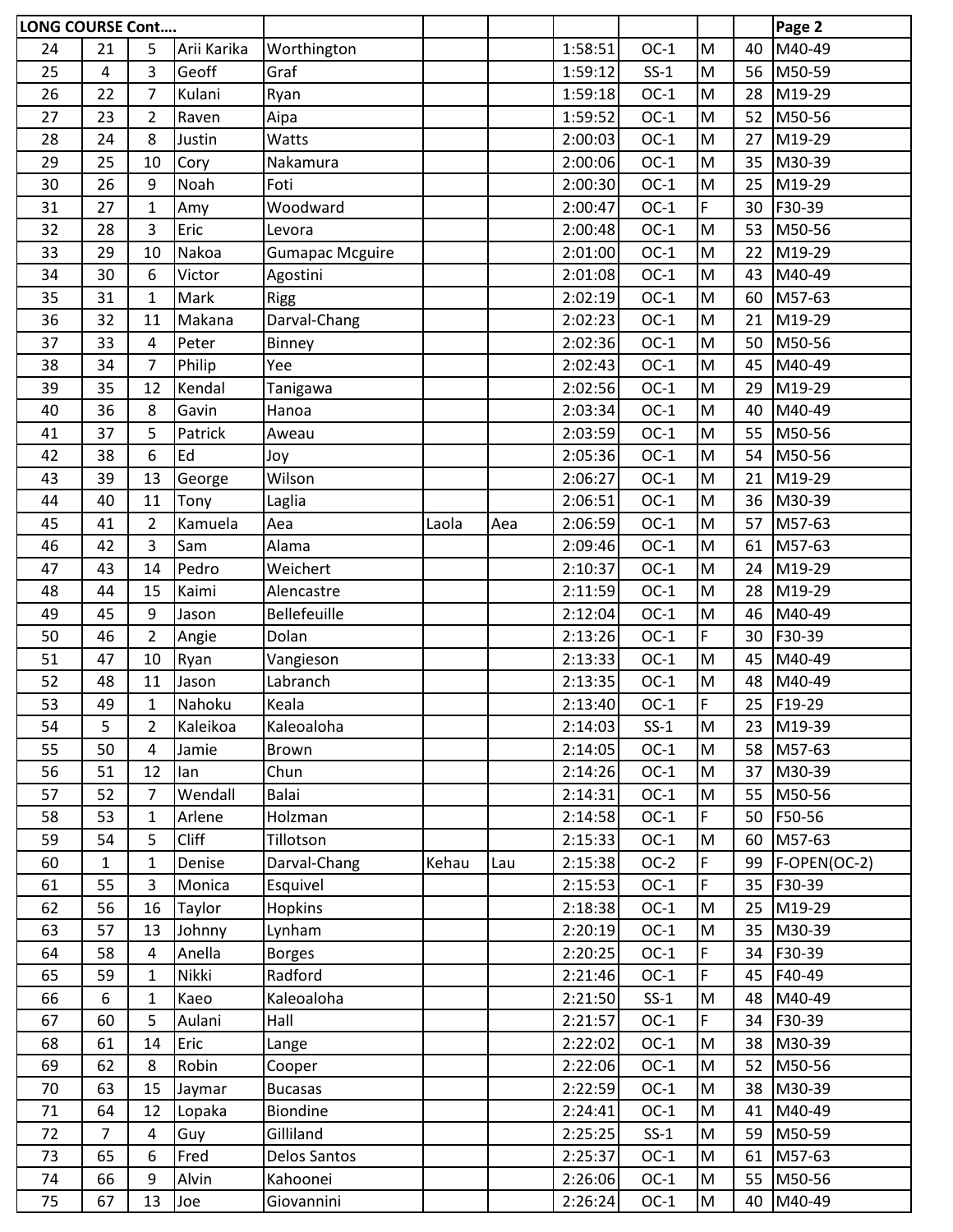| <b>LONG COURSE Cont</b> |    |    |           |                 |       |        |         |        |   |    | Page 3         |
|-------------------------|----|----|-----------|-----------------|-------|--------|---------|--------|---|----|----------------|
| 76                      | 68 | 14 | Ed        | Wheeler         |       |        | 2:26:37 | $OC-1$ | M | 48 | M40-49         |
| 77                      | 69 | 10 | Robert    | <b>McOwen</b>   |       |        | 2:29:06 | $OC-1$ | M | 54 | M50-56         |
| 78                      | 70 | 2  | Ali       | Andrews         |       |        | 2:29:56 | $OC-1$ | F | 27 | F19-29         |
| 79                      | 71 | 15 | Carl      | Bayaca          |       |        | 2:30:15 | $OC-1$ | M | 43 | M40-49         |
| 80                      | 72 | 6  | Charissa  | Ono             |       |        | 2:30:30 | $OC-1$ | F | 37 | F30-39         |
| 81                      | 73 | 16 | Kevin     | McCullum        |       |        | 2:31:28 | $OC-1$ | M | 39 | M30-39         |
| 82                      | 74 | 11 | Darin     | Kohara          |       |        | 2:31:32 | $OC-1$ | M | 51 | M50-56         |
| 83                      | 75 | 1  | Preston   | Kaluhiwa        |       |        | 2:31:41 | $OC-1$ | M |    | 18 M1-18       |
| 84                      | 76 | 2  | Alexia    | Lopez           |       |        | 2:37:12 | $OC-1$ | F | 45 | F40-49         |
| 85                      | 77 | 3  | Tina      | Craveiro        |       |        | 2:40:30 | $OC-1$ | F | 19 | F19-29         |
| 86                      | 78 | 16 | Omar      | Gonzalez        |       |        | 2:43:49 | $OC-1$ | M | 46 | M40-49         |
| 87                      | 79 | 4  | Andreia   | Monteiro Queima |       |        | 2:44:06 | $OC-1$ | F | 28 | F19-29         |
| 88                      | 80 | 7  | Liz       | <b>Bills</b>    |       |        | 2:45:12 | $OC-1$ | F | 39 | F30-39         |
| 89                      | 81 | 12 | Joe       | Kanana          |       |        | 2:45:23 | $OC-1$ | M | 51 | M50-56         |
| 90                      | 82 | 8  | Gabrielle | Schwing         |       |        | 2:50:59 | $OC-1$ | F | 34 | F30-39         |
| 91                      | 2  | 2  | Lindsay   | Shinall         | Marie | Martel | 2:56:44 | $OC-2$ | F | 99 | $F-OPEN(OC-2)$ |

## **SHORT COURSE**

| $\mathbf{1}$   | 1              | $\mathbf{1}$   | Peter         | Van Ribbink     |      |        | 1:04:16 | $OC-2$            | M                       | 31 | $X-OPEN(OC-2)$  |
|----------------|----------------|----------------|---------------|-----------------|------|--------|---------|-------------------|-------------------------|----|-----------------|
| $\overline{2}$ | $\mathbf{1}$   | $\mathbf{1}$   | Noa           | Kerner          |      |        | 1:04:23 | $OC-1$            | M                       | 18 | $M1-18$         |
| 3              | $\mathbf{1}$   | $\mathbf{1}$   | <b>Travis</b> | Grant           |      |        | 1:05:48 | <b>SUP14'</b>     | M                       | 31 | M-SUP14nordr    |
| 4              | $\overline{2}$ | 1              | Harold        | Akeo            |      |        | 1:07:41 | $OC-1$            | M                       | 67 | M64-69          |
| 5              | 3              | 1              | Dano          | Newbill         |      |        | 1:08:09 | $OC-1$            | M                       | 52 | M50-56          |
| 6              | 4              | $\mathbf{1}$   | Kamalu        | Souza           |      |        | 1:08:45 | $OC-1$            | M                       | 38 | M30-39          |
| 7              | $\overline{2}$ | 2              | <b>Riggs</b>  | Napoleon        |      |        | 1:09:14 | <b>SUP14'</b>     | M                       | 19 | M-SUP14nordr    |
| 8              | 5              | $\mathbf{1}$   | Marc          | Haine           |      |        | 1:09:31 | $OC-1$            | M                       | 57 | M57-63          |
| 9              | $\overline{2}$ | 3              | Kaihe         | Chong           |      |        | 1:10:40 | <b>SUP14'</b>     | M                       | 27 | M-SUP14nordr    |
| 10             | 6              | $\mathbf{1}$   | Judd          | Engleman        |      |        | 1:10:44 | $OC-1$            | M                       | 40 | M40-49          |
| 11             | $\overline{7}$ | $\overline{2}$ | <b>Brad</b>   | Child           |      |        | 1:11:03 | $OC-1$            | M                       | 42 | M40-49          |
| 12             | 1              | 1              | Hunter        | Pflueger        |      |        | 1:13:28 | $V-1$             | M                       | 18 | M-OPEN V-1      |
| 13             | 8              | $\overline{2}$ | Tony          | Levora          |      |        | 1:14:06 | $OC-1$            | M                       | 14 | M1-18           |
| 14             | 9              | $\overline{2}$ | David         | Cordell         |      |        | 1:15:11 | $OC-1$            | M                       | 56 | M50-56          |
| 15             | 10             | $\overline{2}$ | Blane         | Chong           |      |        | 1:16:52 | $OC-1$            | M                       | 58 | M57-63          |
| 16             | 4              | 4              | Jim           | Foti            |      |        | 1:17:07 | <b>SUP14'</b>     | M                       | 50 | M-SUP14nordr    |
| 17             | 11             | 3              | Eulogio       | Mangasar        |      |        | 1:17:25 | $OC-1$            | M                       | 48 | M40-49          |
| 18             | 12             | 4              | Junior        | Quartero        |      |        | 1:17:33 | $OC-1$            | M                       | 46 | M40-49          |
| 19             | 5              | $\mathbf{1}$   | Jimmy         | Martindale      |      |        | 1:17:53 | SUPopen           | <b>M</b>                | 44 | M-SUPunltd      |
| 20             | 13             | 3              | Andrew        | Levora          |      |        | 1:19:34 | $OC-1$            | M                       | 18 | $M1-18$         |
| 21             | 6              | 5              |               | <b>Stepens</b>  |      |        | 1:19:52 | <b>SUP14'</b>     | M                       | 49 | M-SUP14nordr    |
| 22             | $\overline{2}$ | $\overline{2}$ | Michael       | Gibson          | Lisa | Gibson | 1:19:59 | $OC-2$            | M                       | 68 | X-OPEN(OC-2)    |
| 23             | $\overline{7}$ | 6              | Jeff          | Chang           |      |        | 1:20:11 | <b>SUP14'</b>     | M                       | 60 | M-SUP14nordr    |
| 24             | 14             | 3              | David         | Seghorn         |      |        | 1:20:14 | $OC-1$            | M                       | 55 | M50-56          |
| 25             | 15             | 5              | Jay           | Rea             |      |        | 1:20:24 | $OC-1$            | M                       | 46 | M40-49          |
| 26             | 8              | $\overline{7}$ | Vance         | Hashimoto       |      |        | 1:22:24 | <b>SUP14'</b>     | M                       | 30 | M-SUP14nordr    |
| 27             | 9              | 8              | Derek         | Hama            |      |        | 1:22:27 | <b>SUP14'</b>     | M                       | 41 | M-SUP14nordr    |
| 28             | 16             | 6              | Michael       | Fine            |      |        | 1:22:51 | $OC-1$            | M                       | 48 | M40-49          |
| 29             | 17             | $\mathbf{1}$   | Hoku          | Mertyris        |      |        | 1:23:28 | $OC-1$            | F                       | 45 | F40-49          |
| 30             | 18             | $\mathbf{1}$   | Linda         | Robb            |      |        | 1:23:39 | $OC-1$            | F                       | 66 | F64-69          |
| 31             | 10             | 9              | Ronnie        | Simpson         |      |        | 1:24:28 | <b>SUP14'</b>     | M                       | 32 | M-SUP14nordr    |
| 32             | 11             | $\mathbf{1}$   | Rachel        | <b>Bruntsch</b> |      |        | 1:25:12 | SUP12'6           | F                       | 33 | F-SUP12'6&under |
| 33             | 12             | 10             | <b>Bruno</b>  | Sillac          |      |        | 1:25:15 | <b>SUP14'</b>     | Iм                      | 50 | M-SUP14nordr    |
| 34             | 13             | $\mathbf{1}$   | Jane          | McKee           |      |        |         | $1:25:18$ SUPopen | $\overline{\mathsf{F}}$ |    | 59 F-SUPunItd   |